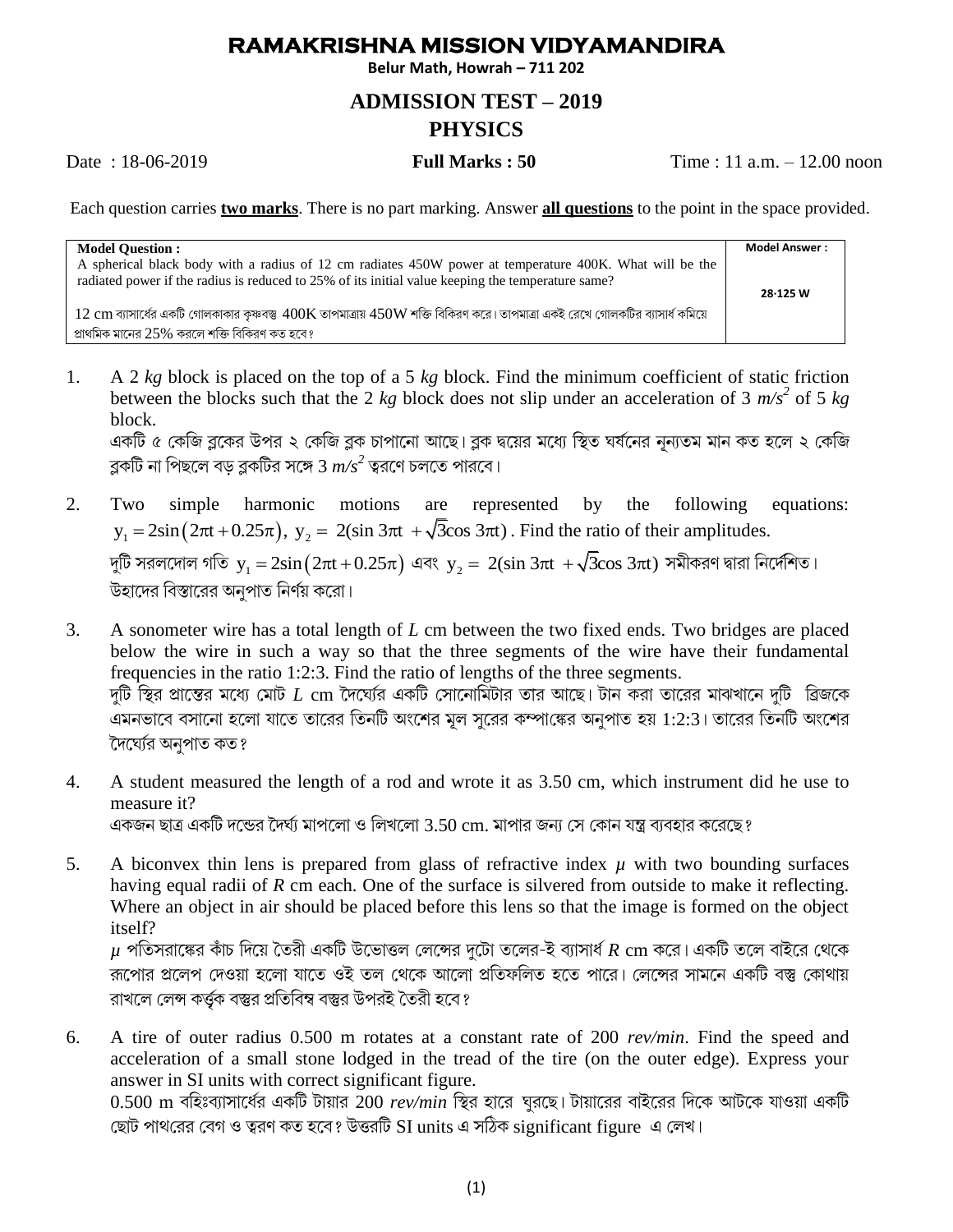7. Two cells of *emf* 1.5V and 2V and internal resistance 1 $\Omega$  of each, are connected as shown in figure. Find the voltage drop across the resistance  $5\Omega$ .  $1\Omega$  অভ্যন্তরীণ রোধের,  $1.5\mathrm{V}$  ও  $2\mathrm{V}$  তড়িৎচালক বল বিশিষ্ট দুটি কোষ নিম্নে প্রদর্শিত চিত্রের ন্যায় যুক্ত আছে।  $5\Omega$ রোধের দ-প্রান্তে বিভবপ্রভেদ নির্ণয় করো।



A hailstone of mass  $4.8 \times 10^{-4}$  kg falls through the air and experience a net force given by 8.  $F = -mg + Cv^2$ , where  $C = 2.5 \times 10^{-5}$  kg/m. Calculate the terminal speed of the hailstone.  $4.8 \times 10^{-4}$  kg ভরের একটি শিল বায়ুর মধ্য দিয়ে পড়ছে এবং একটি লব্দী বল  $F = -mg + Cv^2$  অনুভব করছে, যেখানে  $C = 2.5 \times 10^{-5} \ kg/m$ । শিলের প্রান্তীয় গতিবেগ কত ?

- 9. A capacitor of capacitance  $5\mu$ F is charged to a potential 12V. Then it is connected in series with another capacitor of capacitance C and resistance 100  $\Omega$ . Find the capacitance C if the common potential across both capacitors is 8V.  $5\mu$ F ধারকত্ব বিশিষ্ট একটি ধারককে  $12V$  বিভব প্রভেদে আহিত করে, অন্য একটি ধারক ( C ) এবং  $100\ \Omega$  রোধের সঙ্গে শ্রেণী সমবায়ে যুক্ত করা হল। উভয় ধারকের বিভদ প্রভেদ ৪V হলে ধারক ( $\,$ C) -এর ধারকত্ব নির্ণয় করো।
- At 25 m below the surface of the sea (density =  $1025 \text{ kg/m}^3$ ), where the temperature is 5<sup>o</sup>C, a diver 10. exhales an air bubble having a volume of 1.00 cm<sup>3</sup>. If the surface temperature of the sea is 20<sup>o</sup>C, what is the volume of the bubble right before it breaks at the surface? (Note that the atmospheric pressure is  $P_0 = 1.01 \times 10^5$  N/m<sup>2</sup>). সমুদ্রতল থেকে 25 m নিচে, যেখানে জলের তাপমাত্রা 5°C (ঘনত্ব= 1025 kg/m<sup>3</sup>), একজন ডুবুরি প্রশ্বাসের মাধ্যমে  $1.00~{\rm cm}^3$  আয়তনের একটি বায়ু গোলক ত্যাগ করল। যদি সমুদ্রতলের তাপমাত্রা  $20^{\rm o}$ C হয়, তাহলে ঐ বায়ুর গোলকটির

সমুদ্রতলে পৌঁছে ভাঙার মূহুর্তে আয়তন কত হবে? ( বায়ুর চাপ  $P_0 = 1.01 \times 10^5 \text{ N/m}^2$ ).

- In adiabatic process, the pressure of a gas  $(\gamma=1.4)$  is increased by 0.5%. Estimate the percentage 11. decrease in volume. একটি রুদ্ধতাপ প্রক্রিয়ার গ্যাসের ( $\gamma$ =1.4) চাপ  $0.5\%$  বাড়লো, গ্যাসের আয়তনের হ্রাস শতাংশে নির্ণয় করো।
- A magnetic field  $B=10t$  (where t is time) is applied perpendicular to the plane of a circular wire of 12. radius  $r$  and resistance  $R$ . Calculate the electric charge that flows through the circular wire during  $t$  $= 0$  to  $t = 3s$  (assume all the units are in SI unit).  $R$  রোধ এবং  $r$  ব্যাসার্ধ বিশিষ্ট একটি বৃত্তাকার তারের তলের সঙ্গে লম্বভাবে একটি চম্বক ক্ষেত্র  $B\!=\!10t$  (যেখানে  $t$  হল সময়) প্রয়োগ করা হল।  $t = 0$  থেকে  $t = 3s$  সময়ে বৃত্তাকার তারের মধ্য দিয়ে কত তডিদাধান প্রবাহিত হবে? (সব

এককগুলো SI এ আছে)

- A large storage tank, opens at the top and filled with water, develops a small hole in its side at a 13. point 16 m below the water level. If the rate of flow from the leak is  $2.50 \times 10^{-3}$  m<sup>3</sup>/min, determine the diameter of the hole. একটি বড় জল ভর্ত্তি ট্যাঙ্ক, যার উপর দিকটা খোলা, এর গায়ে  $16~{\rm m}$  গভীরে একটি ছিদ্র হলো। যদি ঐ ছিদ্র দিয়ে  $2.50\times$  $10^{3} \,\rm m^3/\rm min$  হারে জল বেরোতে থাকে তাহলে ছিদ্রটির ব্যাস কত ?
- From a tower of height  $H$ , a particle is thrown vertically upwards with a speed  $u$ . The time taken 14. by the particle to hit the ground, in  $n$  times that taken by it to reach the highest point of its path. Find value of  $H$ .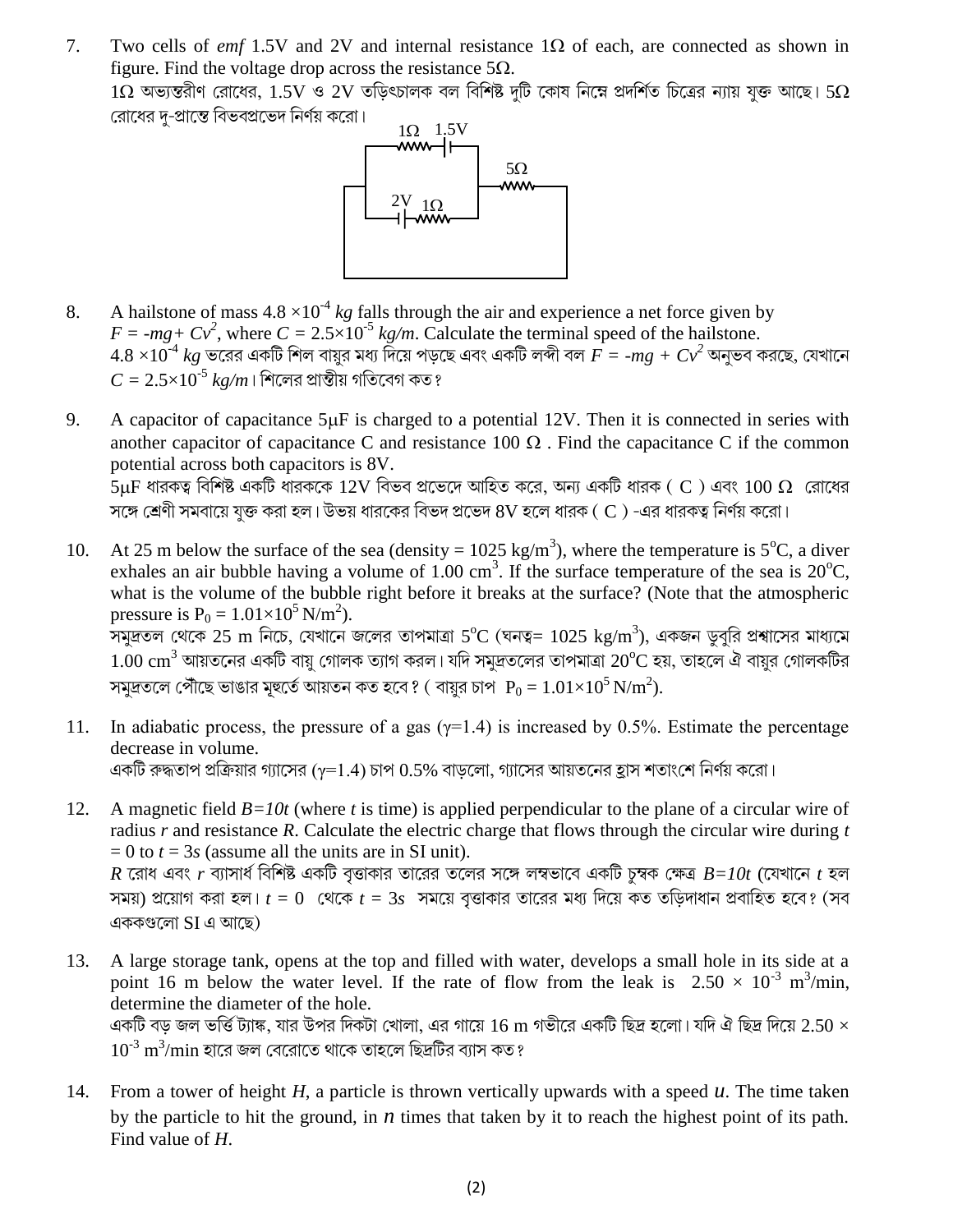$H$  উচ্চতায় একটি টাওয়ার থেকে একটি বস্তুকে উলম্বভাবে উপরদিকে  $\mu$  বেগে ছোঁড়া হল। বস্তুটি মাটি স্পর্শ করতে যে সময় নেয় তা টাওয়ার থেকে সর্বোচ্চ বিন্দতে পৌঁছানোর সময়ের  $n$  গুন।  $H$  এর মান কত ?

A block of mass  $m$  containing a net charge  $q$  is placed on a smooth horizontal table which 15. terminates in a vertical wall. The distance of the block from the wall is  $d$ . A horizontal electric field E towards the wall is switched on. Assuming elastic collision between the mass and the wall, find the period of the resulting oscillatory motion.

একটি উলম্ব দেওয়ালে ঠেকানো একটি মসূন টেবিলের উপর  $q$  আধান সম্পন্ন  $m$  ভরের ব্লক রাখা আছে। দেওয়াল থেকে ব্লকটির দুরত্ব  $d$ া এখন দেওয়াল অভিমুখে একটি অনুভূমিক তড়িৎক্ষেত্র  $E$  দেওয়া হল। ব্লক ও দেওয়ালের মধ্যে সংঘর্ষ স্থিতিস্থাপক হলে, উদ্ভূত দোলীয় গতির পর্যায় কাল নির্ণয় করো।



A block with mass  $m = 0.2$  kg sits on a frictionless horizontal plane, connected to a spring with 16. force constant  $K=5$  N/m. You pull on the block, stretching the spring 0.1 m and release it from rest. The block moves back towards its equilibrium position  $(x=0)$ . What is its velocity when  $x = 0.08$  m?

 $m = 0.2$  kg ভরের একটি ব্লক একটি ঘর্ষনহীন তলের উপরে  $K = 5$  N/m গতীয় ধ্রুবক বিশিষ্ট একটি স্প্রিং এর সঙ্গে যুক্ত অবস্থায় আছে। তুমি স্প্রিংটি  $0.1 \; m$  টেনে বাড়ালে এবং স্থির অবস্থা থেকে ছেড়ে দিলে। ব্লকটি তার আগের সাম্য অবস্থায়  $(x=0)$  ফিরে এল। যখন  $x=0.08$   $m$  ছিল তখন তার গতিবেগ কত ছিল ?

- A charge Q is placed at a distance  $a/2$  above the centre of a horizontal, square surface of edge a. 17. Find the flux of the electric field through the square surface. একটি  $a$  দৈর্ঘ্যের বর্গাকার অনুভূমিক তলের কেন্দ্র থেকে  $a/2$  দুরত্ব উপরে একটি চার্জ  $Q$  রাখা আছে। ঐ বর্গাকার তলের মধ্য দিয়ে তডিৎ ফ্লাক্স কত হবে?
- Two light beams of intensities  $I$  and  $4I$ , respectively, form interference fringes on a screen. For 18. the two beams, phase difference at point A is  $\frac{\pi}{2}$  and at point B is  $\pi$ . Find the difference in resultant intensities at A and B.

 $I$  এবং  $4I$  প্রবল্য সম্পন্ন দুটি আলোক রশ্মি দ্বারা পর্দায় ব্যাতিচার ঝালর তৈরী হল। দুটি রশ্মির জন্য A বিন্দুতে দশা পার্থক্য

 $\frac{\pi}{2}$  এবং B বিন্দুতে দশা পার্থক্য  $\pi$ . A এবং B বিন্দুতে লব্দী প্রাবল্যের পার্থক্য নির্ণয় করো ?

- A straight conductor of 15cm long moves with velocity 10  $m/s$  in a uniform magnetic field of 0.1T 19. at an angle  $30^{\circ}$  with magnetic field. Find the *emf* induced between the two ends of the conductor.  $0.1T$  একটি সুষম চৌম্বকক্ষেত্রে  $15cm$  দৈঘ্যের একটি ধাতব দন্ড চৌম্বকক্ষেত্রের সঙ্গে  $30^{\circ}$  কোনে  $10\,$   $m/s$  বেগে গতিশীল। ধাতবদন্ডের দুইপ্রাস্তে আবিশ্ট তড়িৎ চালক বল নির্ণয় করো।
- 20. What is the dimension of Planck constant  $h$ ? প্ল্যাঙ্ক ধ্ৰুবক  $h$  -এর মাত্রা কী হবে?
- A particle is in equilibrium under the action of three forces  $\vec{P}$ ,  $\vec{Q}$ ,  $\vec{R}$  which are given by: 21.  $\vec{P} = 3\hat{i} + 4\hat{j} + 4\hat{k}$ ,  $\vec{Q} = 2\hat{i} + 6\hat{j} - \hat{k}$  and  $\vec{R} = c\hat{i} - 6\hat{j} + \hat{k}$ , where a, b and c are constants and all forces are expressed in Newton. Determine the magnitude of the resultant of the two forces  $\vec{P}$  and  $\vec{R}$ .